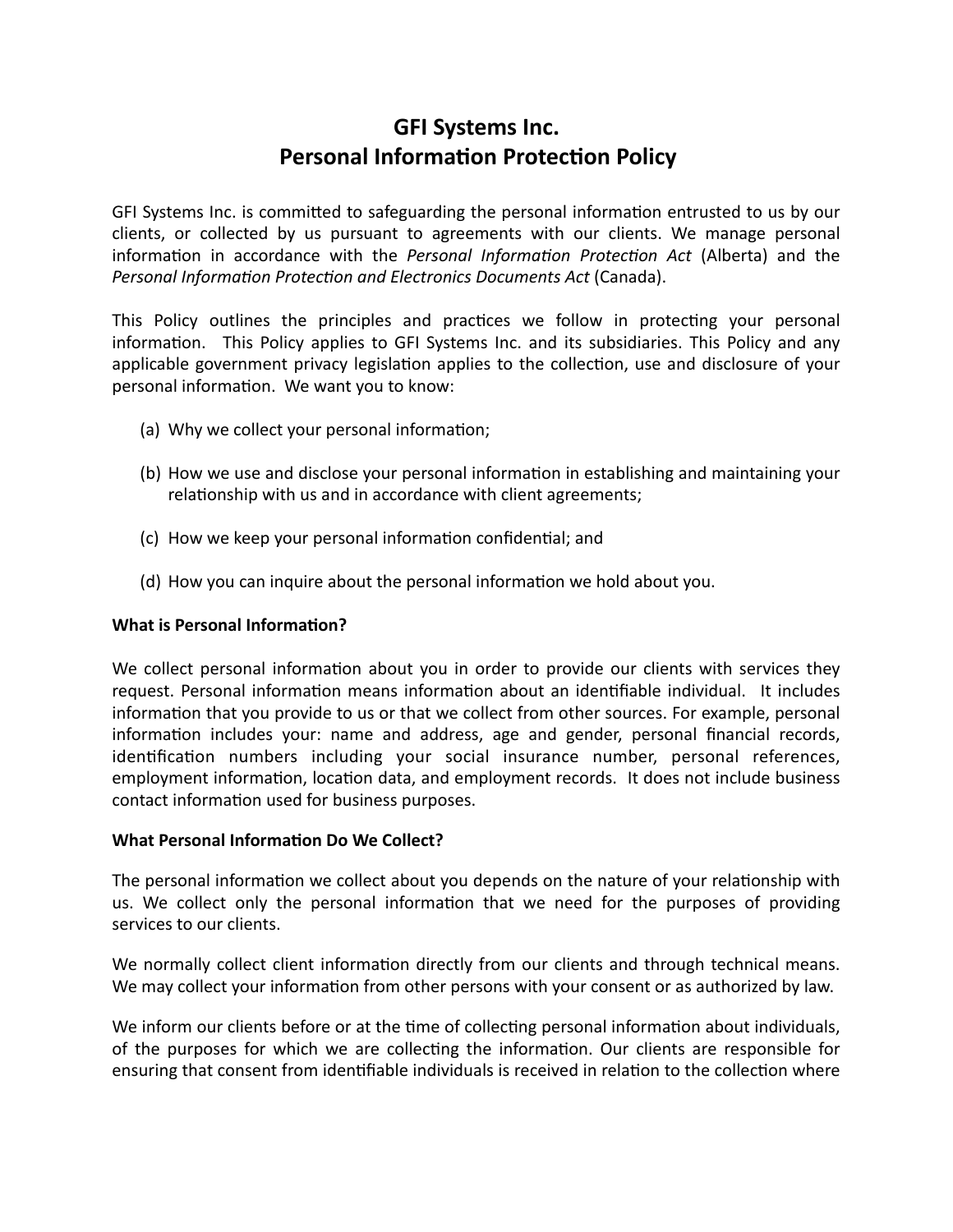required by law. If you have any questions, please ask. If a new purpose for using your personal information develops, we will ask for your consent prior to using your personal information.

#### **Location Information**

We collect information about the location of our clients' vehicles and equipment, and provide that information to our clients for their internal use. That information is not associated with an identifiable individual unless the client associates the relevant location information with such person. The use of location information collected and made available to our clients in relation to an identifiable individual should be discussed with the relevant client requesting services from GFI Systems Inc.

#### **Using and Disclosing Your Personal Information**

We need certain personal information in order to conduct business with you and provide services to you. We may use your personal information for the following purposes:

- To process and deliver a service offered by us;
- To determine the suitability of services for you;
- To determine your eligibility for certain services;
- To deliver the services to a client; and
- To comply with legal requirements.

GFI Systems Inc. may store personal information and related data outside of Canada, including in the United States. Some jurisdictions outside of Canada do not have laws that provide privacy protections substantially similar to those in Canada. GFI Systems Inc. remains responsible for ensuring that personal information remains subject to the standards set out in this policy.

# **Accessing Your Personal Information**

If you want to review or verify your personal information please contact our privacy officer. We will forward you an access request form that will provide us with the information we need in order to search for and provide you with the personal information we hold about you. We may charge you a fee for your request, however, we will provide you with an estimate in advance.

There are a few instances where we will not be able to provide some of the personal information we hold about you. These include, but are not limited to, situations where the information contains references to other persons, the information is subject to solicitor-client or litigation privilege, the information is no longer retained by us, or the information cannot be disclosed for legal reasons. If we are unable to provide you with access to your personal information, we will explain the reason why.

#### **Keeping Your Personal Information Accurate**